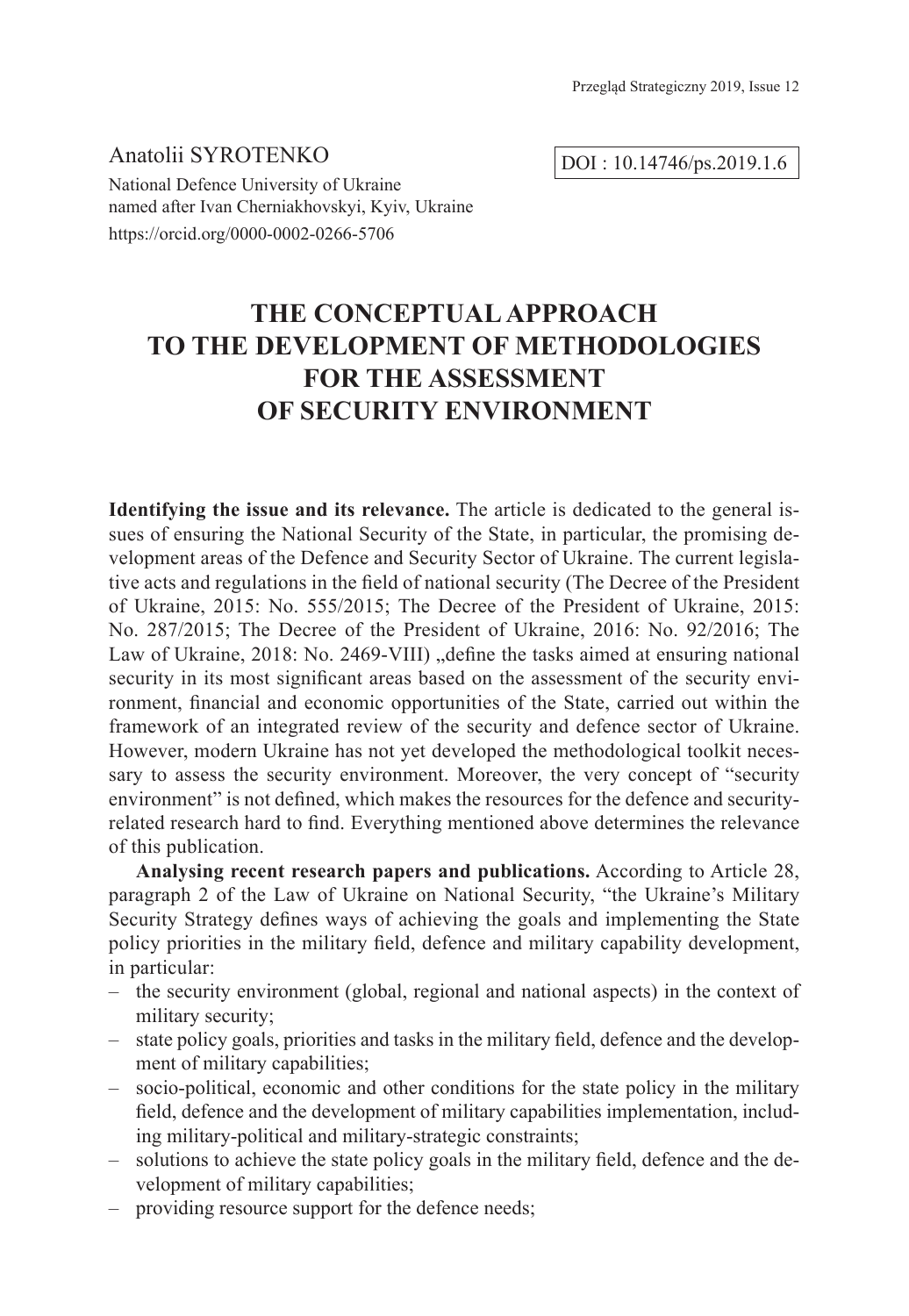- the advanced defence management model, the Armed Forces of Ukraine and other components of the defence forces in relation to certain State defence tasks, strategy and criteria for achieving common defence capabilities;
- possible scenario for the security forces and the defence forces application to fulfil the state defence tasks. The security and defence sector responsibilities distribution to manage Ukrainian defence, to protect its sovereignty, territorial integrity and inviolability;
- risks management in the field of military security."

However, the law does not define the notion of security environment itself.It introduces the elements of strategic uncertainty and subjectivity to the Strategy of Military Security.

Article 5 of the Military Doctrine of Ukraine points out that "the security environment around Ukraine is complex and dynamic. Global military-political instability has resulted in the armed conflict in the East of Ukraine, the military-political instability in the Middle East, the global struggle for influence on world financial and energy flows. Leading states are increasing the budget of military spending, fostering the development of new weapons, boosting the intensity of military exercises." Article 6 mentions the main tendencies that affect the formation and development of a security environment in the world, although there are no references to the methodical apparatus, literary and legislative sources that provided the foundation for such conclusions. The world security environment tailoring and development is declared "to be under the influence of the following main trends:

- increasing the contradictions in the spheres of influence division between the world forces, increasing their aggressiveness, unyieldingness, the desire to benefit from breaking military-strategic balance, particularly the conflict escalation between the United States and the Russian Federation;
- conflict escalation in the Middle East and North Africa, an increase in the religious extremism and the spread of radical Islam in the Central Asia, the conflict over the islands involving Asia-Pacific regions;
- current crisis and ambiguity in the new international security policy, the weakening role of international security institutions, attempts to strengthen the role of military force outside the existing mechanisms of international security;
- there has been a focus shift in military conflicts to the asymmetrical army force application involving 'illegal armed formations,' as well as comprehensive use of military and non-military War instruments (economic, political, informational and psychological, etc.), Therefore it has fundamentally changed the nature of War theatre;
- the UN Charter, the Final Act of the 1975 Meeting on Security and Cooperation in Europe and other international treaties norms and principles violation;
- weakening legal restrictions on the military force usage by the states outside their borders;
- global climate change, reduction of natural resources, drinking water shortages, food products, increased migration processes, as well as increased risks of largescale emergencies of natural and man-caused nature;
- expanding the scope of terrorism, piracy, and other phenomena related to the armed violence abuse," but there is no guidance on its practical application.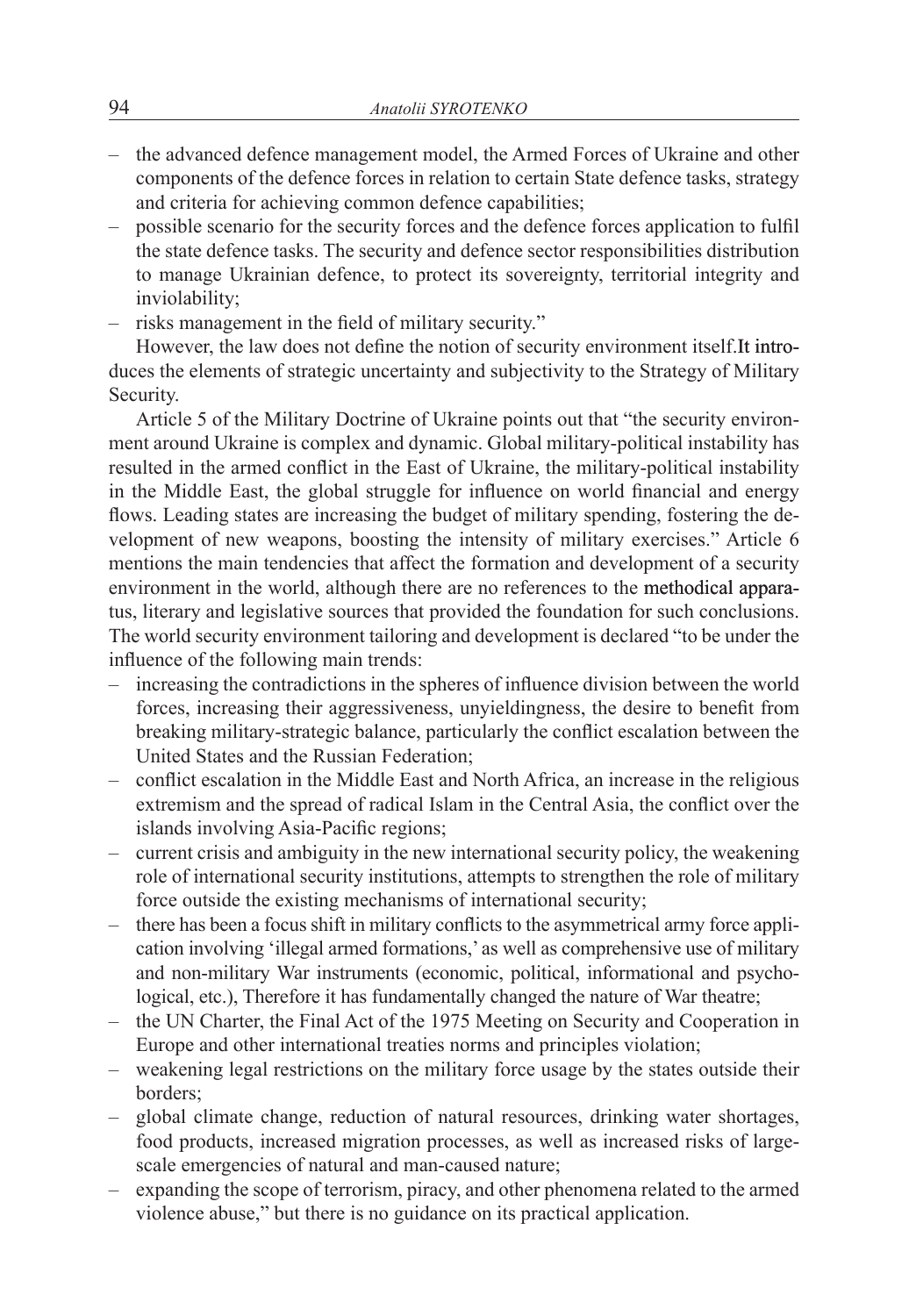Chapter II titled Security Environment Assessment of the Concept for the Development of the Security and Defence Sector of Ukraine only lists the existing threats, it does not, however, provide any information on the identification process or the authenticity of the identified threats, priorities, and a kind of response necessary (immediate, short-term, long-term; symmetric or asymmetric).

Evaluating the security environment other researches (Bohdanovych, Pavlovskyi, 2017: 10–11) focus on the assessment of the military-political or military-strategic situation, which prevents them from identifying security environment information on the destructive processes, phenomena, risks, and threats, as well as the conditions necessary for the implementation of national interests.

**The aim of the article is** to design conceptual approaches to the development of a generalized methodology for the security environment evaluation.

**Writing the body based on core research data.** In order to effectively implement the national interests of the state in the modern security environment, it is indispensable to be ready to identify current threats and risks, to assess their nature, level, and scale, and to predict its dynamics and the damage in the predominant national security areas in case they are ever to take place. In addition, it is of utmost importance to track global and local activities, the leading nations' strategic polices, trends and tendencies of the situation development in selected regions and the world. To address these issues, a comprehensive monitoring of threats and dangers is arranged and carried out within the framework of ensuring National Security. The monitoring of threats and risks is defined as a permanent, deliberate, systematic supervision aimed at identifying phenomena and factors that impede or prohibit the implementation of national interests in particular areas of the State National Security researches (Bohdanovych, Svyda, Skulish, 2012: vol. 1, 400). Monitoring of threats is conducted in the security environment comprised of geopolitical, political, diplomatic, military, economic, informational and other fields in which favourable conditions or dangerous phenomena are emerging, exist, are accumulated or are manifested, as well as potential and current threats to national interests. All this creates the conditions under which the State implements its national security policy, interacts with international security structures, strategic partners, allies, militarypolitical and other bodies and organizations to ensure its sustainable development within certain timeframe.

Data monitoring proves to be insufficient in ensuring effective implementation of national interests. Therefore, it is necessary to develop a more professional approach to processing and analysing the security environment data which is not being documented over the course of monitoring. The data processing requires higher level of professional training for analysts and appropriate methodological tools. Security environment evaluation methodology, shown in Fig. 1, may become the crucial component of the methodological toolkit.

The methodology can consist of 14 main blocks, which carry out analytical, logical, expert, comparative and other procedures with the information received from the security environment in relation to the destructive processes, phenomena, risks and threats, as well as conditions needed for the implementation of national interests.

The given methodology is eligible to be expanded and supplemented by the other procedures depending on the tasks for the researchers to be solved.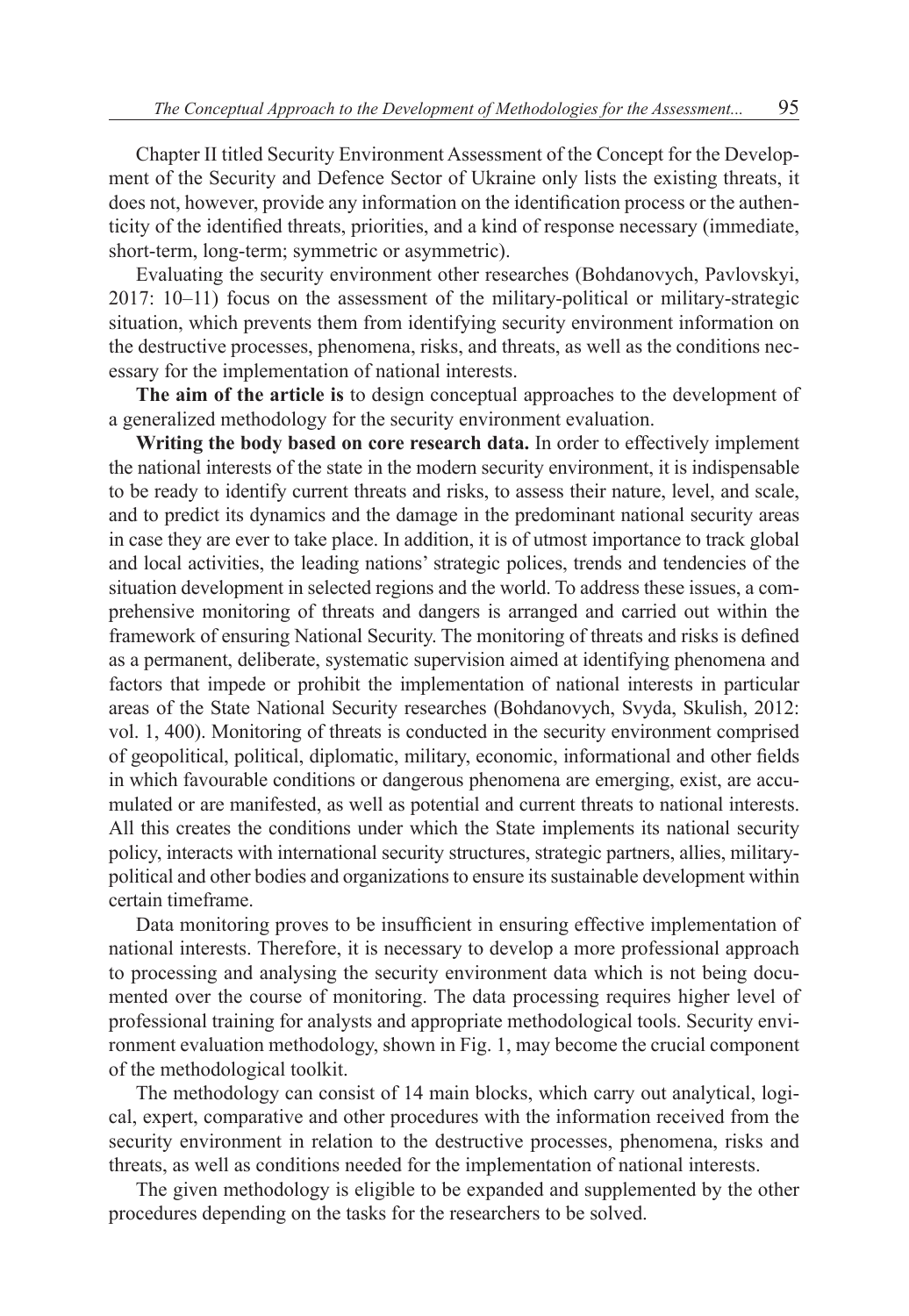

#### **Fig. 1. Generalized scheme of the methodology for evaluating the security environment**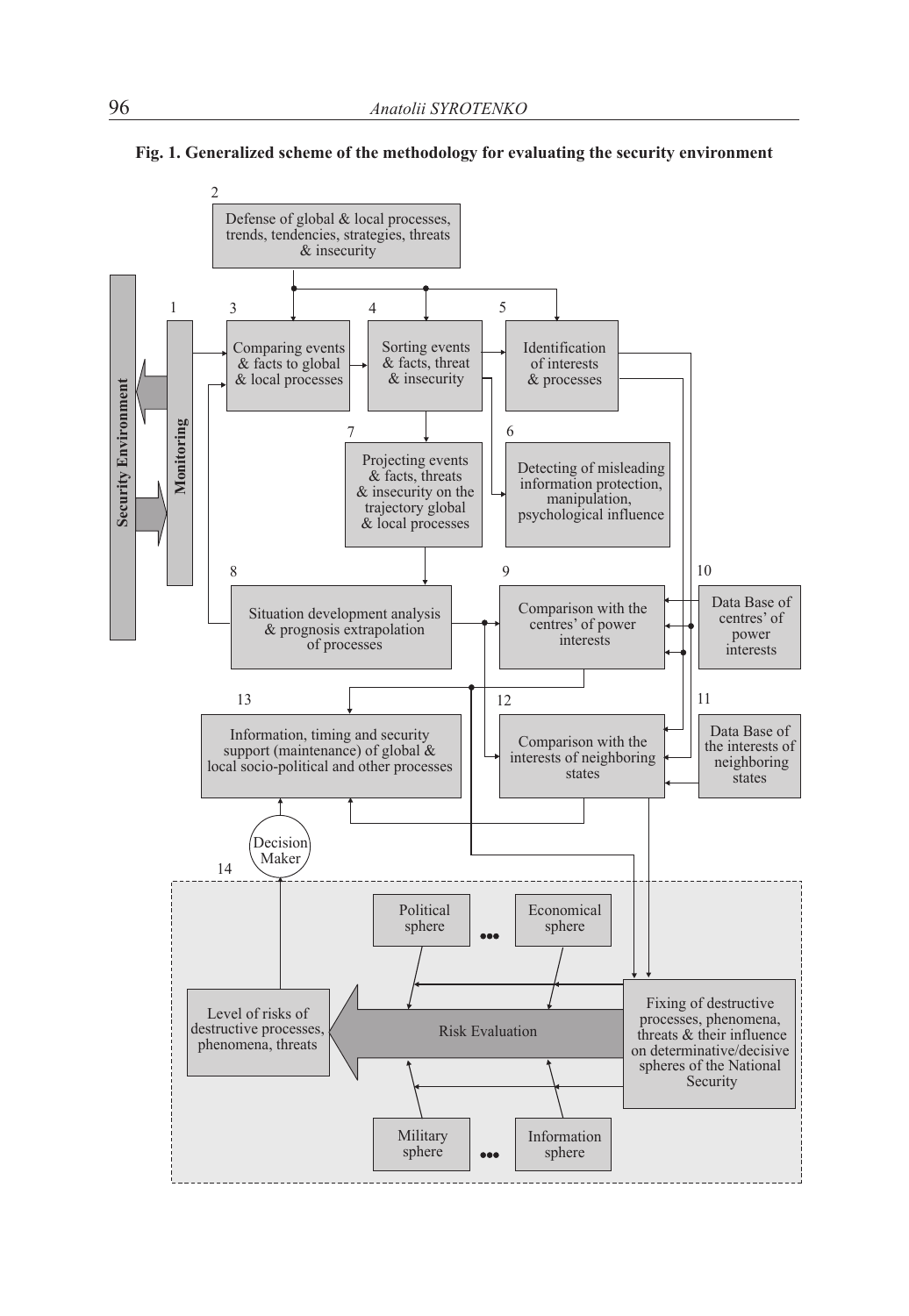Block 1 deals with the monitoring carried out in accordance with the methodology described in (Bohdanovych, Svyda, Skulish, 2012: Vol. 4, 407; Bohdanovych, Svyda, Skulish, 2012: Vol. 1, 95). The destructive phenomena, factors, risks and threats of military and hybrid nature are detected. Their scale and the nature of impact on the military security of the State and the vital areas of national security are preliminarily evaluated. The revealed destructive phenomena, factors, dangers and military, hybrid and other threats are added to the corresponding databases. If appropriate, identified perils fall into groups that require immediate, medium and long-term responses.

Block 2 collects information about global and local processes in international relations, the states generating these processes, current trends and tendencies, risks, potential and actual threats to the military security, strategies of the centres of power and neighbouring states, Its possible negative impact on the state national security is to be investigated etc.

Block 3 deals with the data, obtained during the monitoring, which is compared to the data contained in the data base (Block 2) in order to, at least approximately, classify them as certain global and local processes, or to identify new phenomena that affect the implementation of national interests. New phenomena, threats and processes should be recorded in the relevant partitioned databases.

Block 4 conducts a more in-depth segregation of the events, facts, risks and threats received during the monitoring phase. The proposals to elaborate for their distribution according to the urgency are developed (urgent, mid-term, future considerations).

Block 5 provides the identification of separate facts, events and phenomena with global and local processes, risks, threats and actions of other states (Bohdanovych, Svyda, Skulish, 2012: Vol. 1, 101). Depending on the conventional state procedures for processing classified and public data, such data can be consolidated in Block 5 or restricted, for example, from intelligence structures.

Block 6 completes the segregations of the information from Block 4; revealing the facts of misinformation, manipulation, psychological effects, informational cover-ups of the promotion of certain interests through the information space; guidance for agents of influence on the establishment of a certain public opinion, oppositional counteraction, etc. As a rule, appropriate national information technologies are used to solve these problems.

Block 7. The information from Block 4 is projected on the causes of global and local processes. In particular, it is detected which processes are becoming more intense and which processes Ukraine is to be involved in based on the desires of the interested states, etc. The experts in this field and analysts solve these tasks with the specially developed mathematical support applied.

Block 8 is based on the information obtained from Block 7 and analyses the identified threats, evaluates their dynamics, forecasts the military-political and international situation; extrapolates the global and local processes in the short and mid-term perspectives; develops and evaluates the most "serious" scenarios for the State, primarily for the short-term perspective. The proposals on the first-stage, both direct and asymmetrical, responses to the military and other threats are developed.

Block 9. The logical comparison of the information received in Block 8 with the interests of the centres of power, which, for convenience, are placed in the database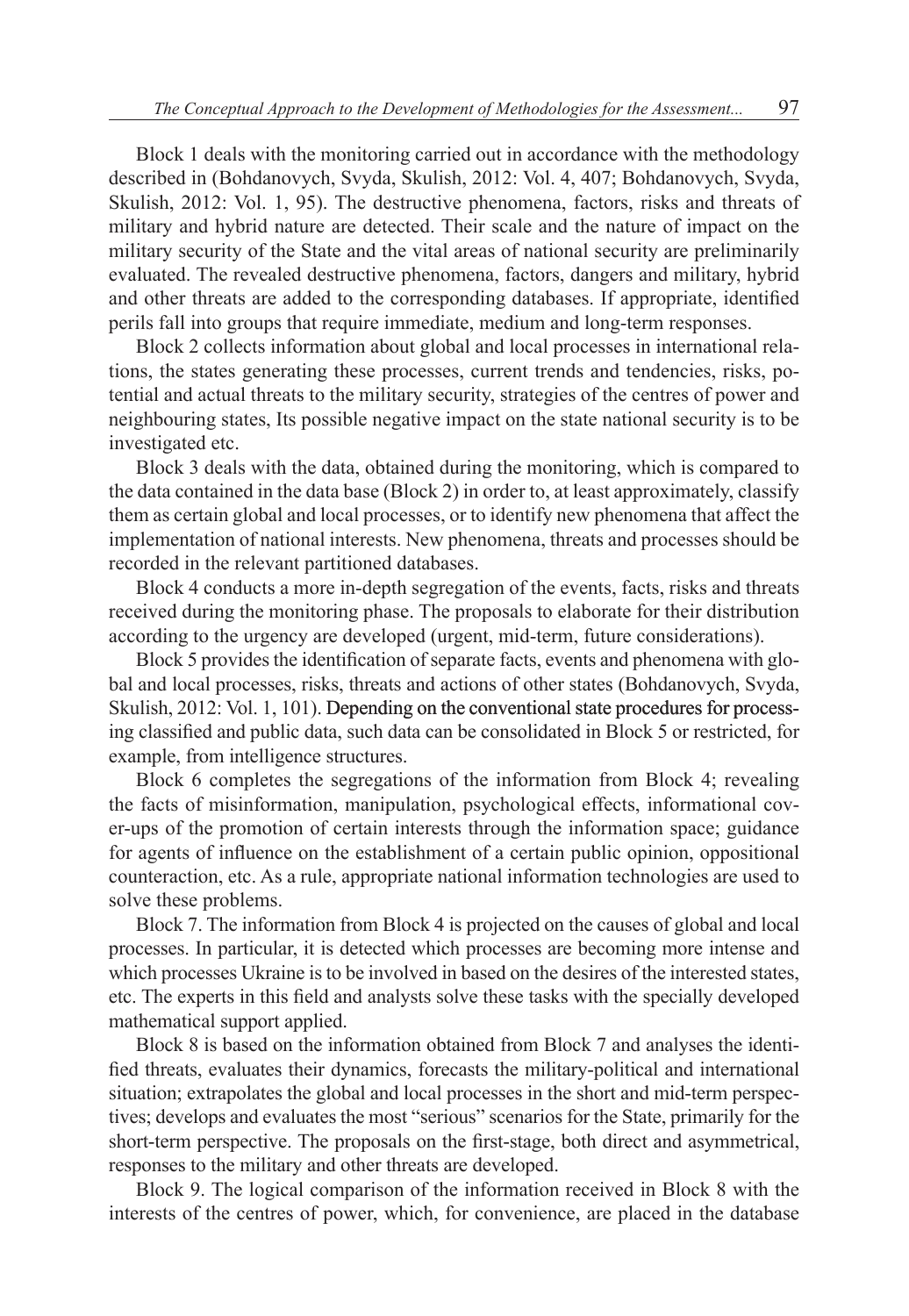(Block 10), is carried out. Simultaneously, the information from Block 8 is submitted to Block 12 for comparison with the interests of neighbouring states (Block 11). Such "binding" of the detected destructive factors (threats) allows them to be structured according to the scale and priority, and, respectively, to organize information, timing and security monitoring (Bohdanovych, Svyda, Vysidalko, 2013: 10). of global, local and other processes, that are initiated by centres of power, neighbouring States or their coalitions in Block 13.

Block 14. The detected destructive processes, factors, separate facts, which were grouped in Blocks 9 and 12, by their affiliation (proximity) to the interests of the centres of power and interests of neighbouring states or coalitions of States, are being analysed concerning the power of their influence on the defining areas of national security. The appropriate risks of the implementation of threats and socio-political instability of the State, the reduction of the level of military security of the State and other destructive consequences for national security are being evaluated. The information, received in Block 14, can be used by the Decision Making person (institution) in the field of national security for adjusting the parameters of information, timing and security monitoring of global, local and other processes described in Block 3.

It is certain that the efficient evaluation of the security environment requires the involvement of high level analysts in this process. Unfortunately, it is not a primary task for the state. In addition, the experts, who may be involved in certain stages of the methodology, should be trained in such disciplines as the foundations of geopolitics and the foundations of national security, which, at different times, were taught at the departments of national security prior to their restructuring at the National Academy of Public Administration under the President of Ukraine. The second decisive factor for the successful implementation of this methodology is defined by the development of an applicable information technology for supporting managerial decisions as a component of the information and analytical support of the Main Situational Centre of Ukraine (The Decree of the President of Ukraine, 2015: No. 287/2015).

Nowadays, the most difficult task is to justify the necessary military and non-military (hybrid) forces and means with the available resources for the detected military threats de-escalation.

It proves the necessity to develop a specific scientific and methodical apparatus for security assistance and implementation of national interests in the field of security and defence.

The Ukrainian research findings in methodological apparatus show that the main method is generating ideas (the method of brainstorming) and an expert evaluation (forecasting) method. Taking into account the specific conditions for ensuring military security in Ukraine, its military and non-military capabilities, the security support fundamentals, the integrated potential technique can be developed to counteract military threats. The method development is currently hampered by the methodical apparatus for evaluating the security environment being worked out. Therefore, the proposed method reveals new prospects for the integrated use of military and non-military forces and means. It will ultimately allow us to spend resources more reasonably from economical point of view to ensure national and military security of the state.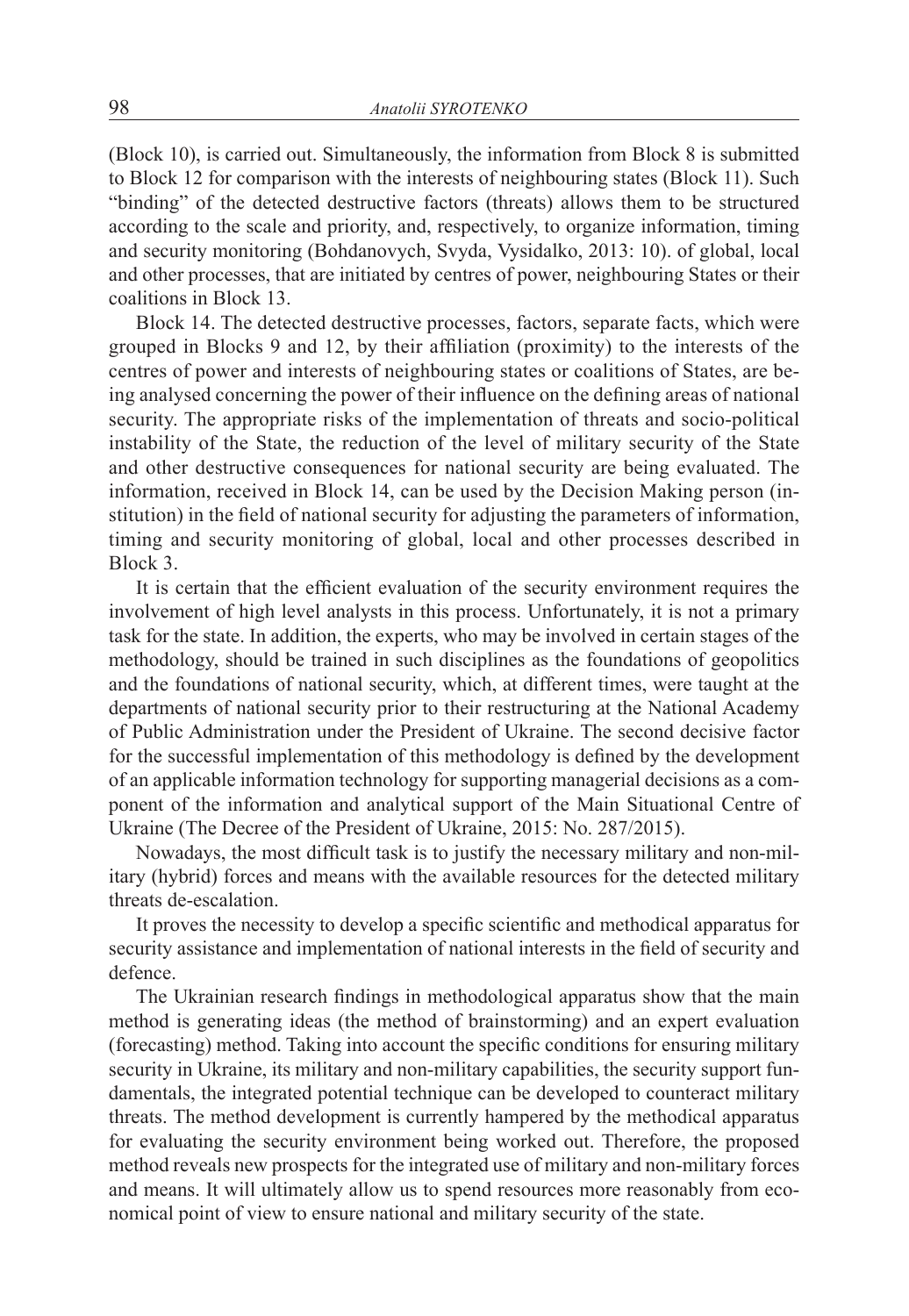**Conclusion.** Suggested conceptual approach enables an opportunity for the development of a cohesive methodology for security environment evaluation that can be implemented in the functioning of the Main Situational Centre of Ukraine. In subsequent publications, it is planned to specify the separate stages and formulate the source data for the development of the information technology that would provide automation of the security environment evaluation process.

#### **REFERENCES**

- Bohdanovych V. Yu., Svyda I. Yu., Skulish Ye. D. (2012), *Theoretical and methodological bases of ensuring national security of Ukraine*, Vol. 1: *Theoretical foundations, methods and technologies of ensuring national security of Ukraine*, National Academy of the Security Service of Ukraine, Kyiv, 548 p.
- Bohdanovych V. Yu., Svyda I. Yu., Skulish Ye. D. (2012), *Theoretical and methodological bases of ensuring the national security of Ukraine*, Vol. 4: *Military security of Ukraine and ways of its provision*, National Academy of the Security Service of Ukraine, Kyiv, 400 p.
- Bohdanovych V. Yu., Svyda I. Yu., Vysidalko A. L (2013), *Analysis of possibilities the system of providing of Ukraine national safety in relation to comprehensive support of realization safety accompaniment of national interests*, "Science and Technology of Air Forces of the Armed Forces of Ukraine", No. 3 (12), pp. 5–12, https://doi.org/10.30748/nitps.2013.12.01.
- BohdanovychV.Yu., Pavlovskyi O.V. (2017), *Integrated model of management of integrated potential of counteraction to military-level threats to provide a certain level of military security of the state*, "Science and Technology of Air Forces of the Armed Forces of Ukraine", No. 1 (26), pp. 6–11, https://doi.org/10.30748/nitps.2017.26.01.
- The Decree of the President of Ukraine "On the Strategy of the National Security of Ukraine" (2015), No. 287/2015.
- The Decree of the President of Ukraine "On the new edition of the Military Doctrine of Ukraine" (2015), No. 555/2015.
- The Decree of the President of Ukraine "On the Concept of Development of the Security and Defense Sector of Ukraine" (2016), No. 92/2016.
- The Law of Ukraine "On the National Security of Ukraine" (2018), No. 2469-VIII.

### **ABSTRACT**

The main conceptual approaches to the development of a security environment evaluation methodology that would provide more skilled processing of information circulating in a security environment but not fixed during monitoring are considered. The method contains 14 main blocks, which carry analytical, logical, expert comparative and other procedures with the information received from the security environment in relation to destructive processes, phenomena, dangers, threats, as well as conditions in which the implementation of national interests takes place. The novelty of the procedures introduced is a comparison of facts, events detected during monitoring of global and local processes, sorting of events, facts, dangers, threats, etc., on the basis of which identification of geopolitical and other interests of other states is carried out, detection of misinformation, information coverage of various kinds of manipulations and psychological effects. The procedure of projecting events, facts, dangers, threats on the trajectory of global